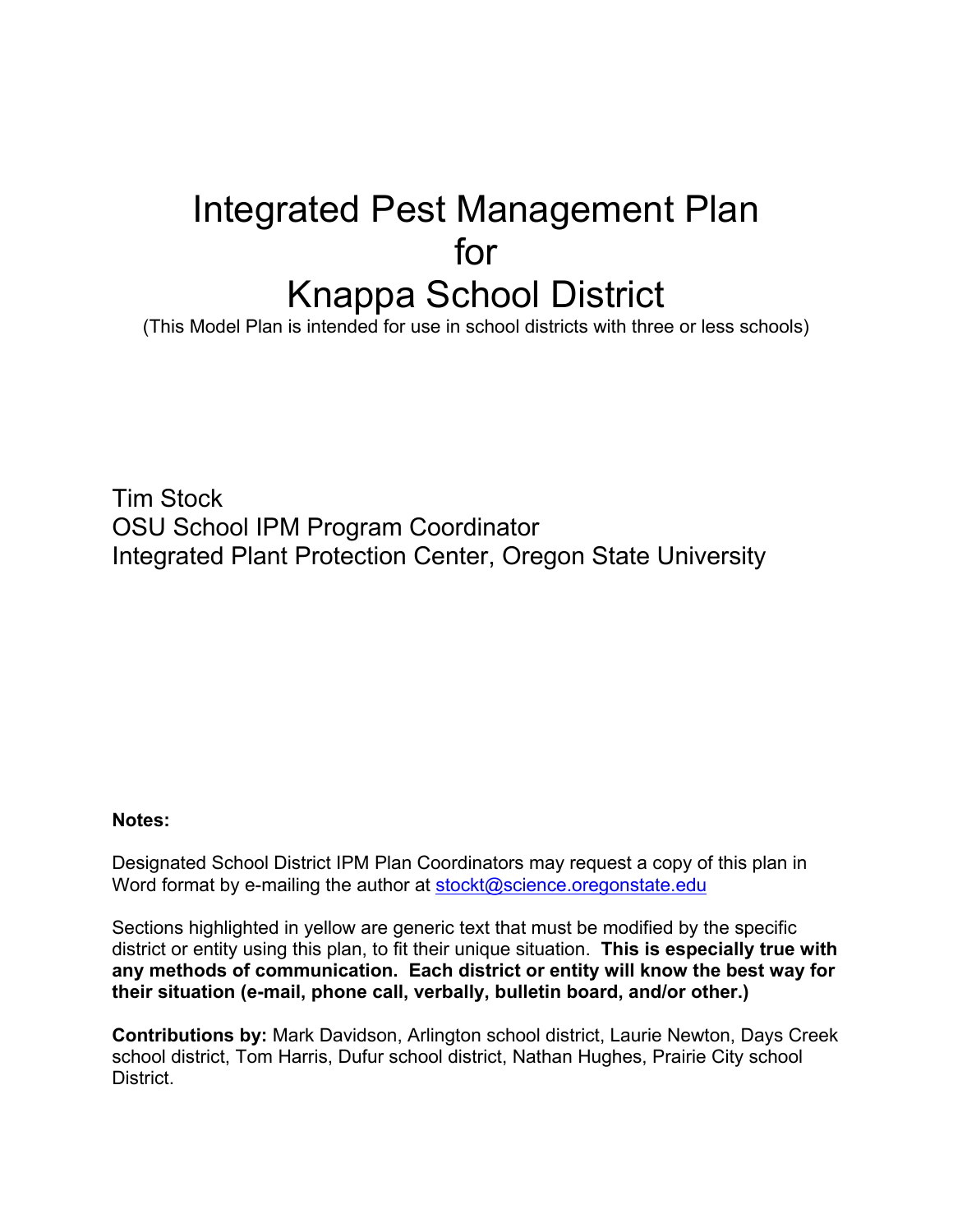# **Contents**

| I. INTRODUCTION                                                                                                                                                                                                                                                                                                                                                                            | 4                                                  |
|--------------------------------------------------------------------------------------------------------------------------------------------------------------------------------------------------------------------------------------------------------------------------------------------------------------------------------------------------------------------------------------------|----------------------------------------------------|
| II. WHAT IS INTEGRATED PEST MANAGEMENT?                                                                                                                                                                                                                                                                                                                                                    | 4                                                  |
| III. WHAT IS AN INTEGRATED PEST MANAGEMENT PLAN?                                                                                                                                                                                                                                                                                                                                           | 5                                                  |
| IV. SCHOOL DISTRICT IPM PLAN COORDINATOR                                                                                                                                                                                                                                                                                                                                                   | 6                                                  |
| V. RESPONSIBILITIES + TRAINING/EDUCATION of SCHOOL EMPLOYEES 7                                                                                                                                                                                                                                                                                                                             |                                                    |
| A. IPM Plan Coordinator<br><b>B. Custodial/Maintenance Staff</b><br><b>C. Grounds Department</b><br>D. Kitchen Staff<br>E. Faculty<br><b>F. School Principal</b><br>G. Other                                                                                                                                                                                                               | 8<br>8<br>9<br>9<br>10<br>11<br>11                 |
| <b>VI. IPM PROCESS</b>                                                                                                                                                                                                                                                                                                                                                                     | 11                                                 |
| A. Monitoring - Reporting - Action Protocol                                                                                                                                                                                                                                                                                                                                                |                                                    |
| 1. Monitoring & Reporting - All Staff<br>2. Monitoring & Reporting -<br><b>Coordinator and Custodial/Maintenance Staff</b><br>3. Monitoring & Reporting - Grounds Staff<br>4. Sticky monitoring traps for insects<br>5. Monitoring for mice<br>6. Reporting (pests, signs of pests, and conducive conditions)<br>7. Reporting "Pests of Concern"<br>8. Action!<br>9. Acceptable Thresholds | 12<br>12<br>12<br>12<br>13<br>13<br>13<br>13<br>14 |
| <b>B.</b> Inspections                                                                                                                                                                                                                                                                                                                                                                      | 14                                                 |
| <b>C. Pest Emergencies</b><br>D. Annual IPM Report (completed by IPM Plan Coordinator)                                                                                                                                                                                                                                                                                                     | 14<br>14                                           |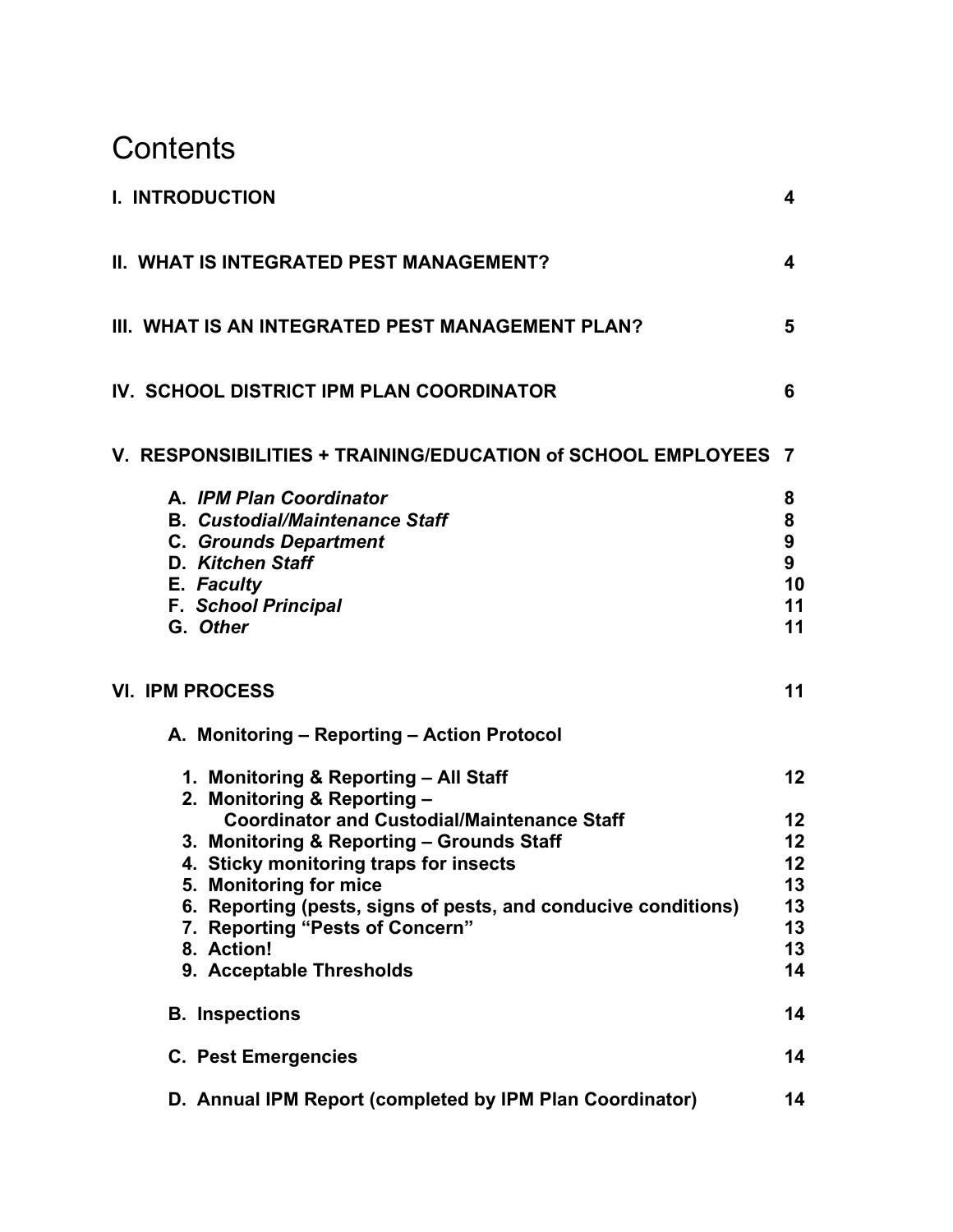| VII. PESTICIDE APPLICATIONS: REQUIRED NOTIFICATION, POSTING, RECORD<br><b>KEEPING, AND REPORTING</b> | 15 |
|------------------------------------------------------------------------------------------------------|----|
| A. Notification and Posting for Non-emergencies                                                      | 15 |
| <b>B. Notification and Posting for Emergencies</b>                                                   | 16 |
| C. Record Keeping of Pesticide Applications                                                          | 16 |
| D. Annual Report of Pesticide Applications                                                           | 17 |
| <b>VIII. APPROVED LIST OF LOW-IMPACT PESTICIDES</b>                                                  | 17 |
| <b>LIST OF APPENDICES</b>                                                                            | 18 |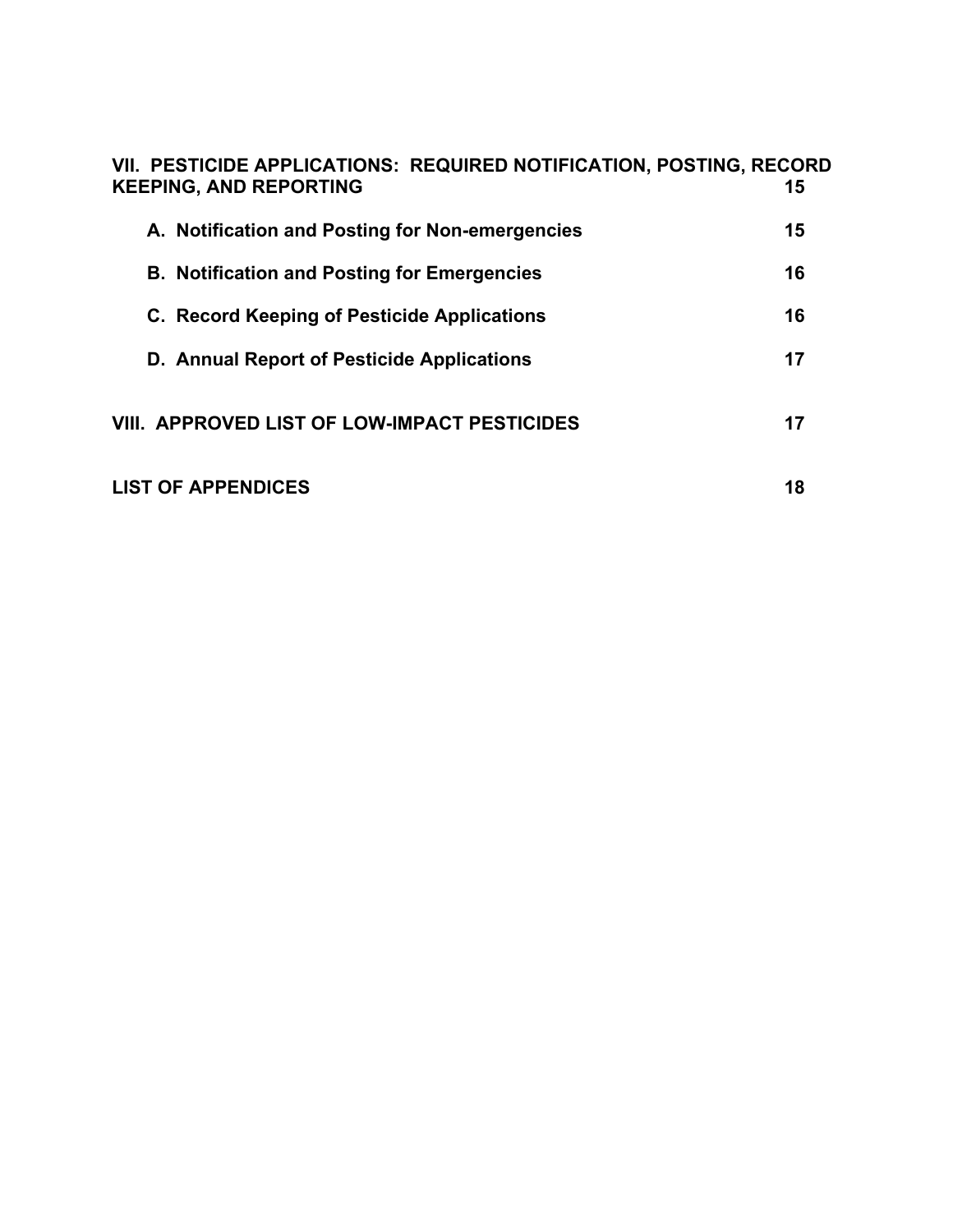#### **I. INTRODUCTION**

Structural and landscape pests can pose significant problems in schools. Pests such as mice and cockroaches can trigger asthma. Mice and rats are vectors of disease. Many children are allergic to yellow jacket stings. The pesticides used to remediate these and other pests can also pose health risks to people, animals, and the environment. These same pesticides may pose special health risks to children due in large part to their stilldeveloping organ systems. Because the health and safety of students and staff is our first priority – and a prerequisite to learning – it is the policy Knappa School District to approach pest management with the least possible risk to students and staff. In addition, Senate Bill 637 (incorporated into ORS Chapter 634 upon finalization in 2009) requires all school districts to implement integrated pest management in their schools. For this reason, the *Knappa School District Board of Directors* adopts this integrated pest management plan for use on the campuses of our district.

# **II. WHAT IS INTEGRATED PEST MANAGEMENT?**

Integrated Pest Management, also known as IPM, is a process for achieving long-term, environmentally sound pest suppression through a wide variety of tactics. Control strategies in an IPM program include structural and procedural improvements to reduce the food, water, shelter, and access used by pests. Since IPM focuses on remediation of the fundamental reasons why pests are here, pesticides are rarely used and only when necessary.

#### IPM Basics

Education and Communication: The foundation for an effective IPM program is education and communication. We need to know what conditions can cause pest problems, why and how to monitor for pests, proper identification, pest behavior and biology before we can begin to manage pests effectively. Communication about pest issues is essential. *A protocol for reporting pests or pest-conducive conditions and a record of what action was taken is the most important part of an effective IPM program*.

Cultural & Sanitation: Knowing how human behavior encourages pests helps you prevent them from becoming a problem. Small changes in cultural or sanitation practices can have significant effects on reducing pest populations. Cleaning under kitchen serving counters, reducing clutter in classrooms, putting dumpsters further from kitchen door/loading dock, proper irrigation scheduling, and over-seeding of turf areas are all examples of cultural and sanitation practices that can be employed to reduce pests.

Physical & Mechanical: Rodent traps, sticky monitoring traps for insects, door sweeps on external doors, sealing holes under sinks, proper drainage and mulching of landscapes, and keeping vegetation at least 24 inches from buildings are all examples of physical and mechanical control.

**Pesticides:** IPM focuses on remediation of the fundamental reasons why pests are here; pesticides should be rarely used and only when necessary.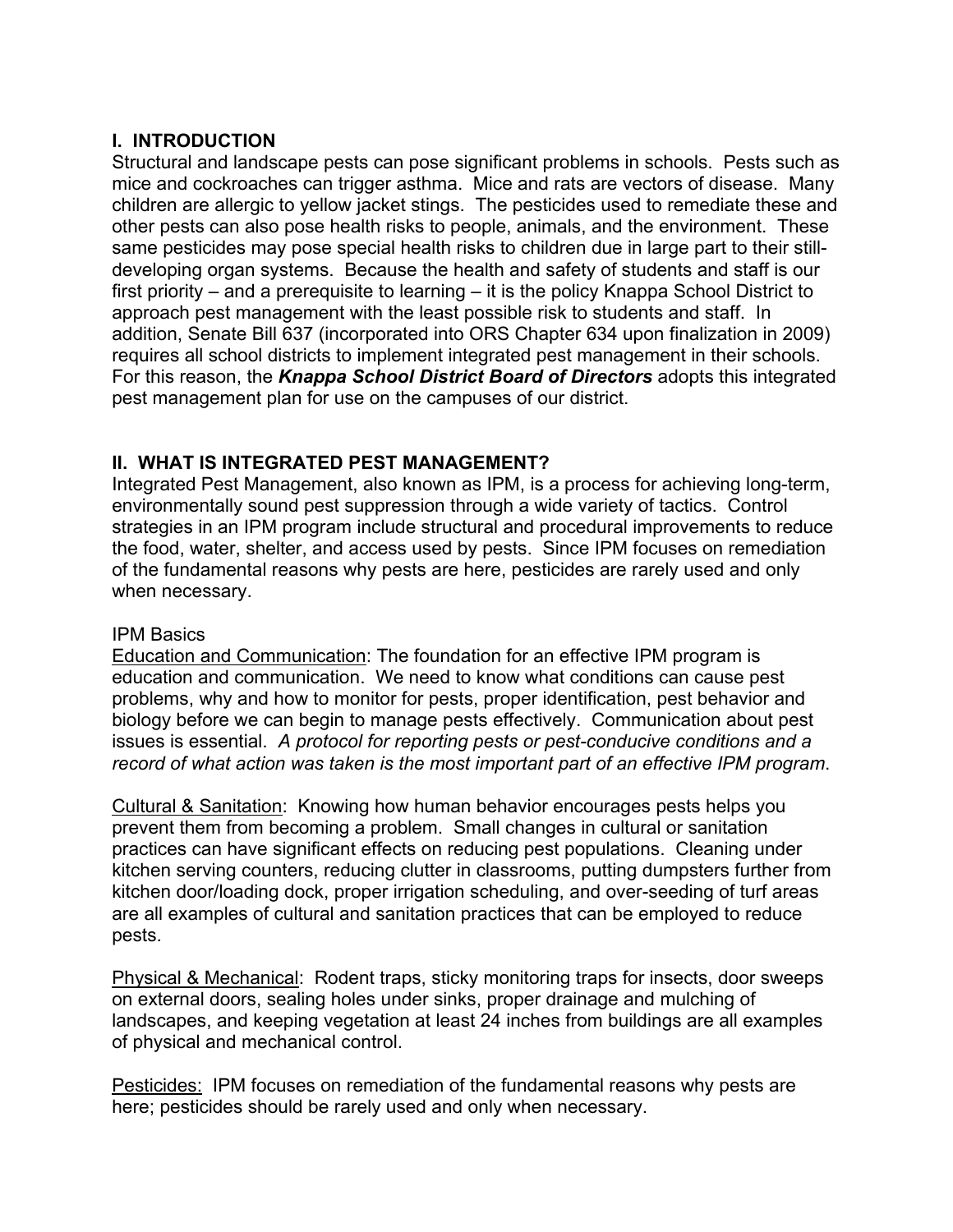

# **III. WHAT IS AN INTEGRATED PEST MANAGEMENT PLAN?**

ORS 634.700 defines an IPM plan as a proactive strategy that:

(A) Focuses on the long-term prevention or suppression of pest problems through economically sound measures that:

- a) Protect the health and safety of students, staff and faculty;
- b) Protect the integrity of campus buildings and grounds;
- c) Maintain a productive learning environment; and
- d) Protect local ecosystem health;

(B) Focuses on the prevention of pest problems by working to reduce or eliminate conditions of property construction, operation and maintenance that promote or allow for the establishment, feeding, breeding and proliferation of pest populations or other conditions that are conducive to pests or that create harborage for pests;

(C) Incorporates the use of sanitation, structural remediation or habitat manipulation or of mechanical, biological and chemical pest control measures that present a reduced risk or have a low impact and, for the purpose of mitigating a declared pest emergency, the application of pesticides that are not low-impact pesticides;

(D) Includes regular monitoring and inspections to detect pests, pest damage and unsanctioned pesticide usage;

(E) Evaluates the need for pest control by identifying acceptable pest population density levels;

(F) Monitors and evaluates the effectiveness of pest control measures;

(G) Excludes the application of pesticides on a routine schedule for purely preventive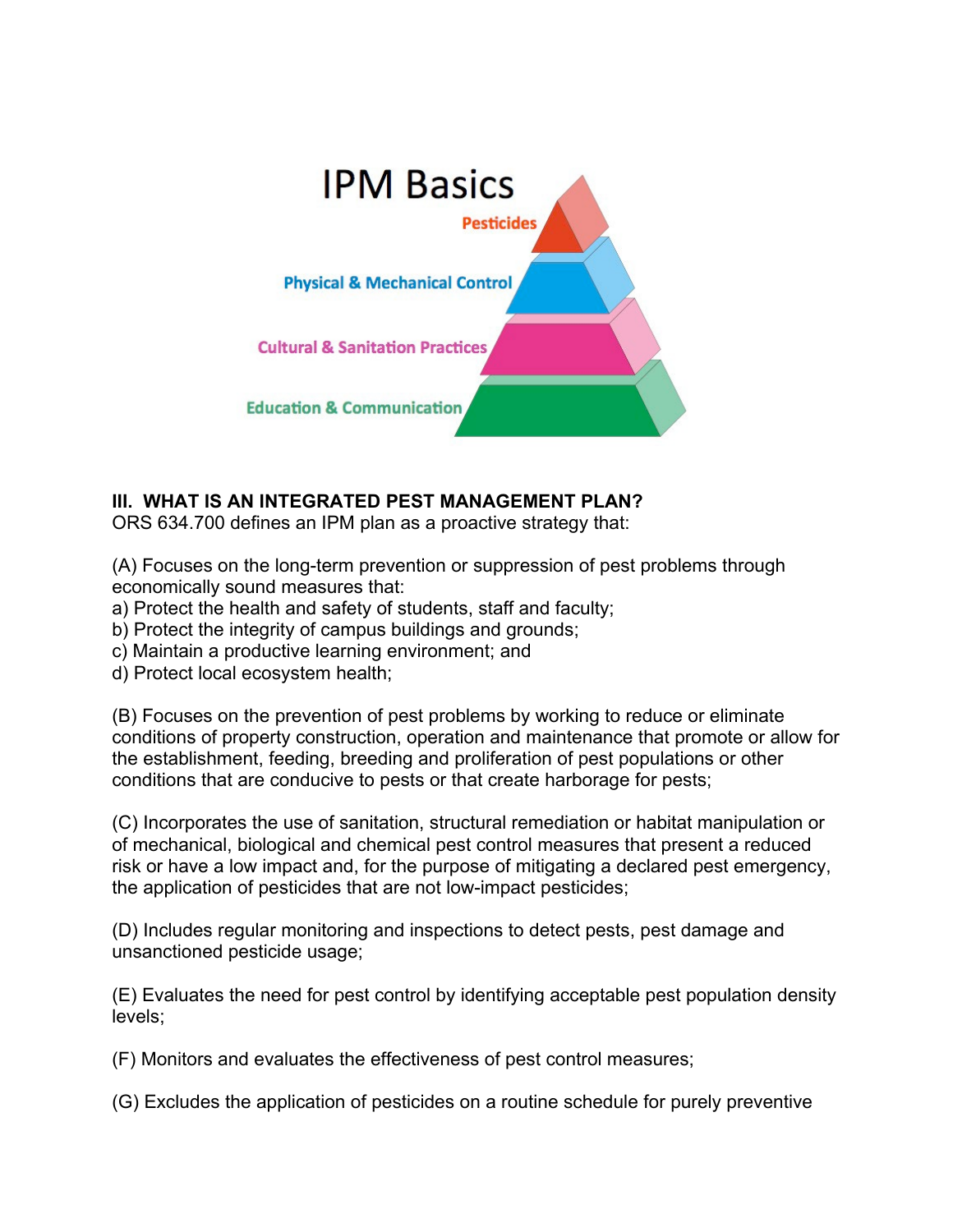purposes, other than applications of pesticides designed to attract or be consumed by pests;

(H) Excludes the application of pesticides for purely aesthetic purposes;

(I) Includes school staff education about sanitation, monitoring and inspection and about pest control measures;

(J) Gives preference to the use of nonchemical pest control measures;

(K) Allows the use of low-impact pesticides if nonchemical pest control measures are ineffective; and

(L) Allows the application of a pesticide that is not a low-impact pesticide only to mitigate a declared pest emergency or if the application is by, or at the direction or order of, a public health official.

The above definition is the basis for Knappa School District's IPM plan. This plan fleshes out the required strategy from ORS 634.700 – 634.750 for Knappa School **District.** 

Note: As mentioned above, ORS 634.700 allows for the routine application of pesticides designed to be consumed by pests. To avoid a proliferation of pests and/or unnecessary applications of pesticides, we will not set out any ant or cockroach baits until first:

1) Informing staff in the area where the pests are that sanitation and exclusion are the primary means to control the pest.

2) Establishing an acceptable pest population density

3) Cleaning up any food debris in the area.

4) Sealing up any cracks or crevices where we know the pests are coming from.

5) Setting out sticky insect monitoring traps in the area using the sticky insect monitoring trap protocol.

Note: See appendix 1a for more information on small ant management.

# **IV. SCHOOL DISTRICT IPM PLAN COORDINATOR**

The *Knappa School District* designates the Maintenance Supervisor as the IPM Plan Coordinator. The Coordinator is key to successful IPM implementation and is given the authority for overall implementation and evaluation of this plan. The Coordinator is responsible for:

# **A. Attending not less than six hours of IPM training each year**

The training will include a general review of IPM principles and the requirements of ORS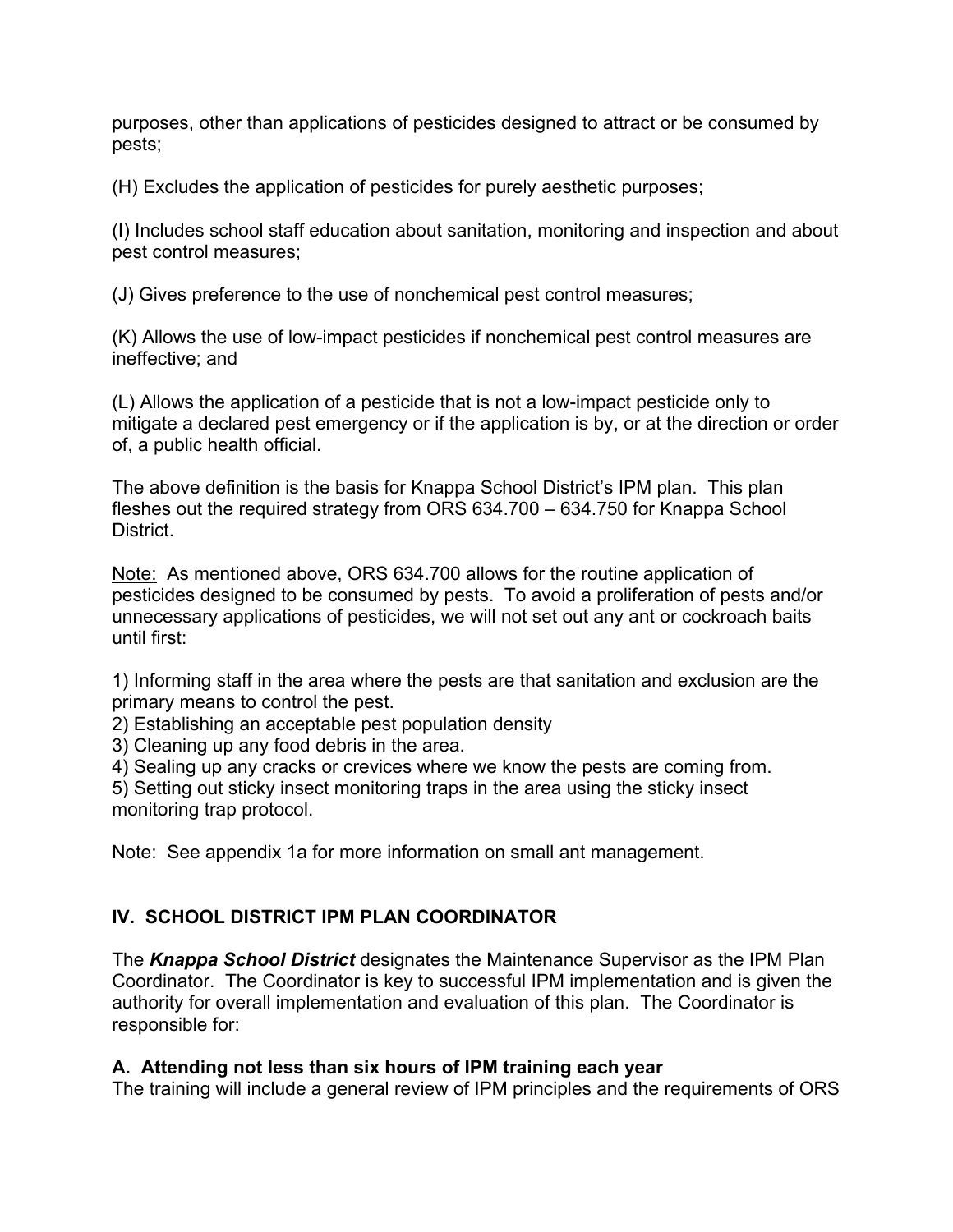634.700 – 634.750. It will also include hands-on training on updated exclusion practices, monitoring & inspection techniques, and management strategies for common pests.

Note: ORS 634.720 requires IPM plan coordinators to complete six hours of training each year. Contact your property and liability insurance provider, your Education Service District, or the OSU School IPM Program for information on IPM coordinator training courses that cover the above.

**B. Conducting outreach to the school community (custodians, maintenance, construction, grounds, faculty, and kitchen staff) about the school's IPM plan;** The IPM Coordinator (or designee) will provide training as outlined in Section V below.

# **C. Overseeing pest prevention efforts;**

The Coordinator will work with administration, custodian/maintenance, teachers and staff to reduce clutter and food in the classrooms, and seal up pest entry points.

#### **D. Assuring that the decision-making process for implementing IPM in the district (section VI) is followed;**

The Coordinator will continually assess and improve the pest monitoring/reporting/action protocol.

#### **E. Assuring that all notification, posting, and record-keeping requirements in section VII are met when the decision to make a pesticide application is made;**

- **F. Maintaining the approved pesticides list as per section VIII;**
- **G. Responding to inquiries and complaints about noncompliance with the plan;** Responses to inquiries and complaints will be in writing and kept on record with the **Coordinator**
- **H. Placing and checking sticky insect monitoring traps around facility;**

**I. Keeping records of pest complaints using pest logs located in Plan Coordinator's Office.**

**J. Developing protocols and provisions for pest avoidance and prevention during construction and renovation projects.** The Coordinator will be involved in drafting any bids, and will have the authority to halt construction projects if protocols and provisions for pest avoidance and prevention are not being met.

# **V. RESPONSIBILITIES + TRAINING/EDUCATION of SCHOOL EMPLOYEES**

Note: ORS 634.700 (3) (i) requires staff education "about sanitation, monitoring and inspection and about pest control measures". All staff should have at least a general review of IPM principles and strategy as outlined in Sections II and III.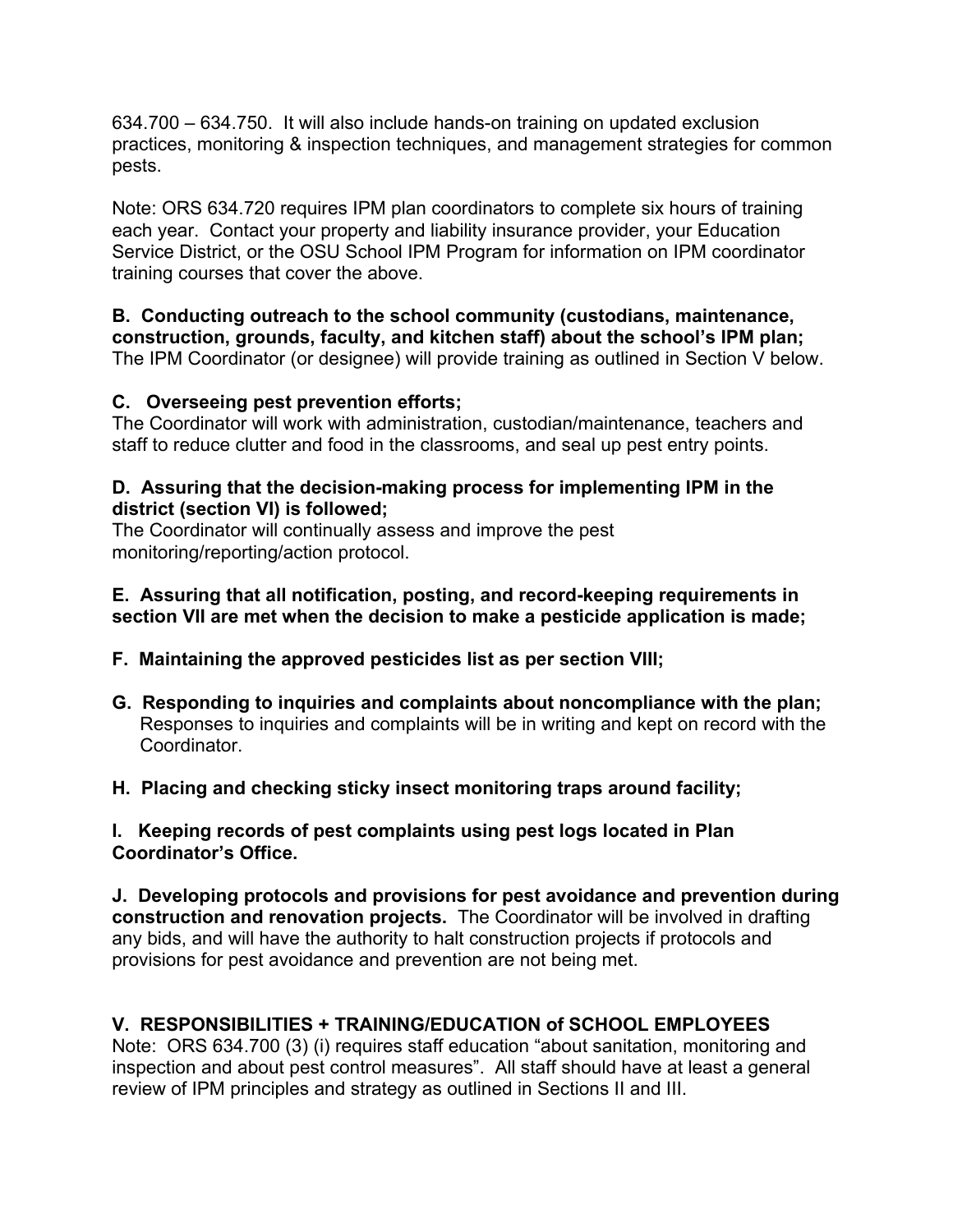#### **A.** *IPM Plan Coordinator*

- **1. Training (see section IV above)**
- **2. Responsibilities (see section IV above)**

#### **B.** *Custodial / Maintenance Staff*

#### **1. Training/Education**

Custodial - The IPM Plan Coordinator (or a designee of the Coordinator) will train custodial staff at least annually on sanitation, monitoring, inspection, and reporting, and their responsibilities as outlined below.

Maintenance - The IPM Plan Coordinator (or a designee of the Coordinator) will train maintenance staff at least annually on identifying pest-conducive conditions and mechanical control methods (such as door sweeps on external doors and sealing holes under sinks), and their responsibilities as outlined below.

#### **2. Responsibilities**

1) Attending annual IPM training provided by the IPM Coordinator (or designee).

2) Continually monitoring for pest-conducive conditions during daily work, and sealing small holes and cracks when noticed (if this can be done in a short amount of time)

3) Reporting pest problems and pest-conducive conditions that he/she cannot resolve in a short amount of time to the IPM Coordinator.

4) Reporting teachers to IPM Coordinator who repeatedly refuse to or need assistance to reduce clutter and other pest-conducive conditions in their classrooms.

5) Confiscating - reporting any unapproved pesticides (such as aerosol spray cans) discovered in their regular duties or during an inspection and delivering them – reporting them to the IPM Coordinator.

6) Assisting IPM Coordinator with resolving issues found in annual inspection report.

7) Working with the IPM Coordinator to develop a protocol and priority list with deadlines for sealing holes, installing external door sweeps, and other pest exclusion needs which cannot be done in a short period of time.

#### **C.** *Grounds Department*

# **1. Training/Education**

The head of grounds staff (or designee) will train grounds staff at least once per year. Each year before the training, the head of grounds staff will meet with the IPM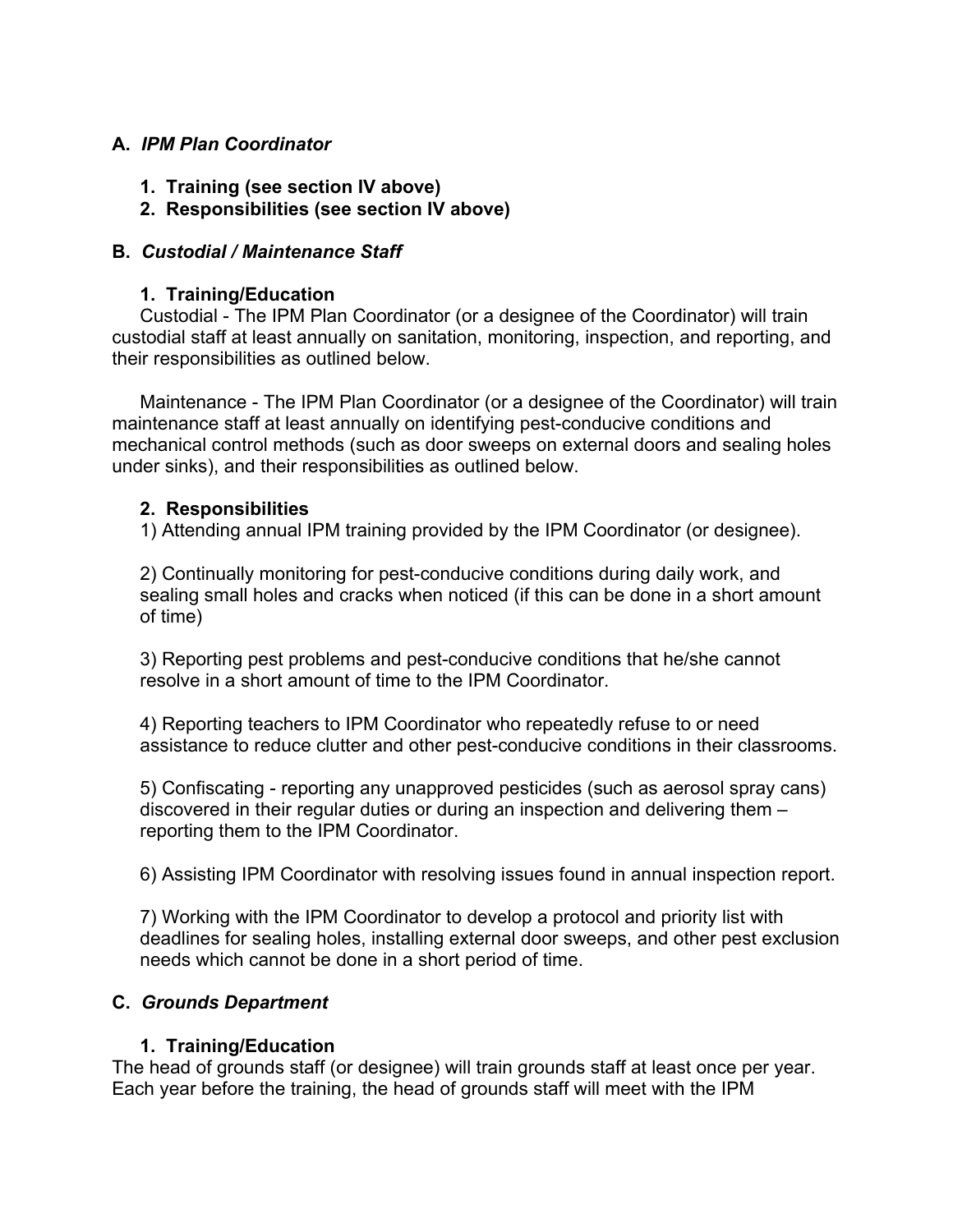Coordinator to review the annual report of pesticide applications and plan training for all grounds staff. The annual training will review this IPM Plan (especially grounds department responsibilities outlined below) and data from the annual report related to pesticide applications by grounds crew. It will also review the OSU turf management publications EC 1521, EC 1278, EC 1550, EC 1638-E, and PNW 299 (available free online at [http://extension.oregonstate.edu/catalog/\)](http://extension.oregonstate.edu/catalog/), and the matrices in Appendix 1-g. Grounds staff will also be trained in basic monitoring for common pests on grounds.

# **2. Responsibilities**

Grounds crews are responsible for:

1) Attending annual IPM training provided by the IPM Coordinator (or designee).

2) Working with the IPM Coordinator to reduce conditions conducive to weeds, gophers, moles, yellow jackets, and other outdoor pests

3) Keeping vegetation (including tree branches and bushes) at least 18 inches from building surfaces.

4) Proper mulching in landscaped areas to reduce weeds.

5) Proper fertilization, over-seeding, mowing height, edging, drainage, aeration, and irrigation scheduling in turf areas to reduce weeds.

6) When the decision is made to apply a pesticide, following notification, posting, record-keeping and reporting protocols in Section VII.

# **D.** *Kitchen Staff*

# **1. Training/Education**

The IPM Coordinator (or a designee of the Coordinator) will train kitchen staff at least once per year on the basic principals of IPM and their responsibilities as outlined below.

# **2. Responsibilities**

Kitchen Staff are responsible for:

1) Attending annual IPM training provided by the IPM Coordinator (or designee).

2) Assuring floor under serving counters and movable equipment is kept free of food and drink debris.

3) Avoiding long-term storage or use of cardboard boxes.

4) Removing recycle products daily.

5) Keeping outside doors closed at all times (except during deliveries and emptying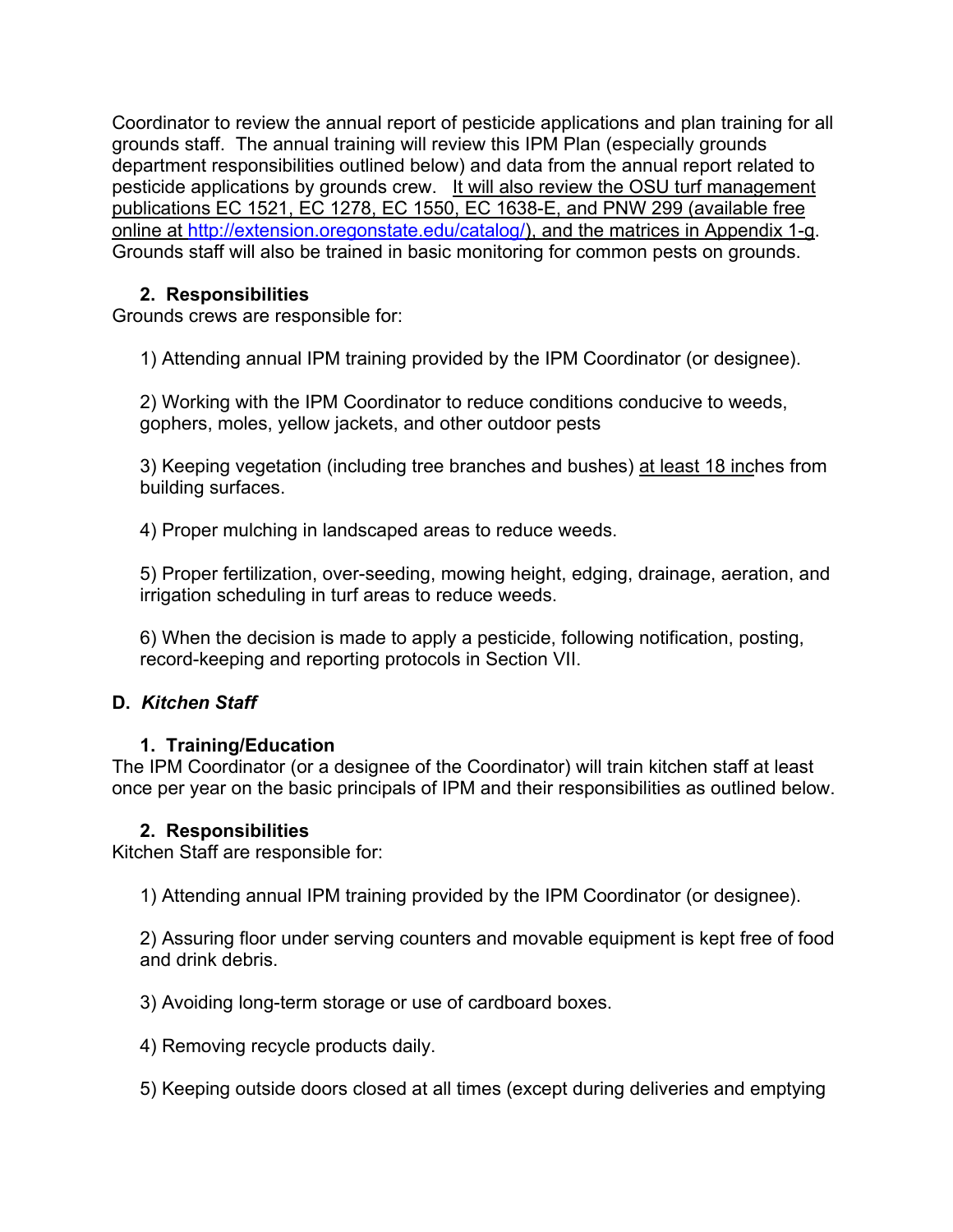trash).

6) Keeping all food items in sealed containers.

7) Immediately reporting any sightings of rodents or rodent droppings to the IPM Coordinator, and following up with an email to the Coordinator (for records).

8) Reporting to the Coordinator any pest-conducive conditions that require maintenance (e.g., leaky faucets, dumpster too near building, drains need scrubbing, build-up of floor grease requiring spray-washing, etc.)

# **E.** *Faculty*

# **1. Training/Education**

The IPM Plan Coordinator (or a designee of the Coordinator) will train faculty and principals at least once per year on the basic principals of IPM and their responsibilities as outlined below. These short  $(15 – 20$  minutes) training are arranged by the Coordinator with individual principals when openings in their school Faculty Meeting schedules permit. During the training, the Coordinator will review the following with Faculty:

1) What pest-conducive conditions are (clutter, food debris, moisture, cracks, holes, etc.), and the importance of reporting these in a timely manner.

2) The importance of keeping their classrooms and work areas free of clutter.

3) The importance of having students clean up after themselves when food or drink is consumed in the classroom.

# **2. Responsibilities**

Faculty are responsible for:

1) Attending annual basic IPM training provided by the IPM Coordinator (or designee).

2) Keeping their classrooms and work areas free of clutter.

3) Making sure students clean up after themselves when food or drink is consumed in the classroom.

4) Reporting pests and pest-conducive conditions to the IPM Coordinator, in-person - by email - by letter. In emergency situations, by phone.

# **F.** *School Principal*

# **1. Training/Education**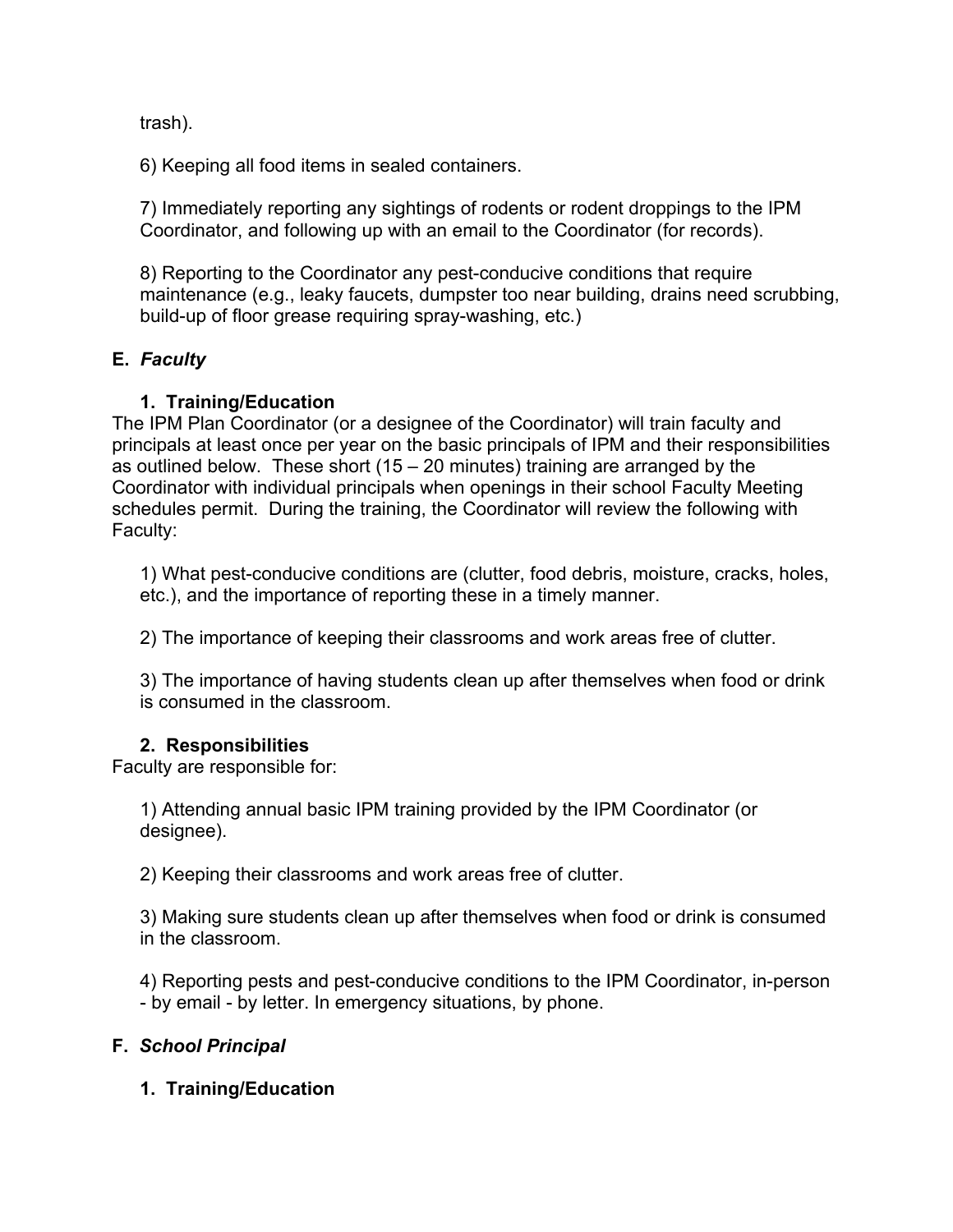(Same training/education as Faculty)

# **2. Responsibilities**

The School Principal is responsible for:

1) Scheduling time for teachers to receive annual training provided by the IPM Coordinator (or designee).

2) Attending annual IPM training for teachers.

3) Assuring that teachers keep their rooms clean and free of clutter in accordance with the IPM Coordinator's instructions.

4) Assuring that all faculty, administrators, staff, students and parents receive the annual notice (provided by the IPM Coordinator) of potential pesticide products that could be used on school property as per Section VII.

5) Working with the IPM Coordinator to make sure all notifications of pesticide applications reach all faculty, administrators, staff, students and parents through posting in the front office - e-mail - the district's website – letter -other.

# **G.** *Other*

# **1. Training/Education**

Basic training on the principals of IPM and the main points of this IPM Plan should also be provided to school nurses, administrative staff, the superintendent, and students. Coaches who use athletic fields should be given an overview and updates of basic monitoring and IPM practices for turf so they understand key pest problems to look out for and when to report them.

# **2. Responsibilities**

All other staff are responsible for keep their work areas free of clutter, and reporting pests and pest-conducive conditions to the IPM Coordinator. Students are responsible for reporting pests to their teachers.

# **VI. IPM PROCESS**

# **A. Monitoring – Reporting – Action Protocol**

Monitoring is the most important requirement of ORS 634.700 – 634.750. It is the backbone of Knappa School District's IPM Program. It provides recent and accurate information to make intelligent and effective pest management decisions. It can be defined as the regular and ongoing inspection of areas where pest problems do or might occur. Information gathered from these inspections is always written down.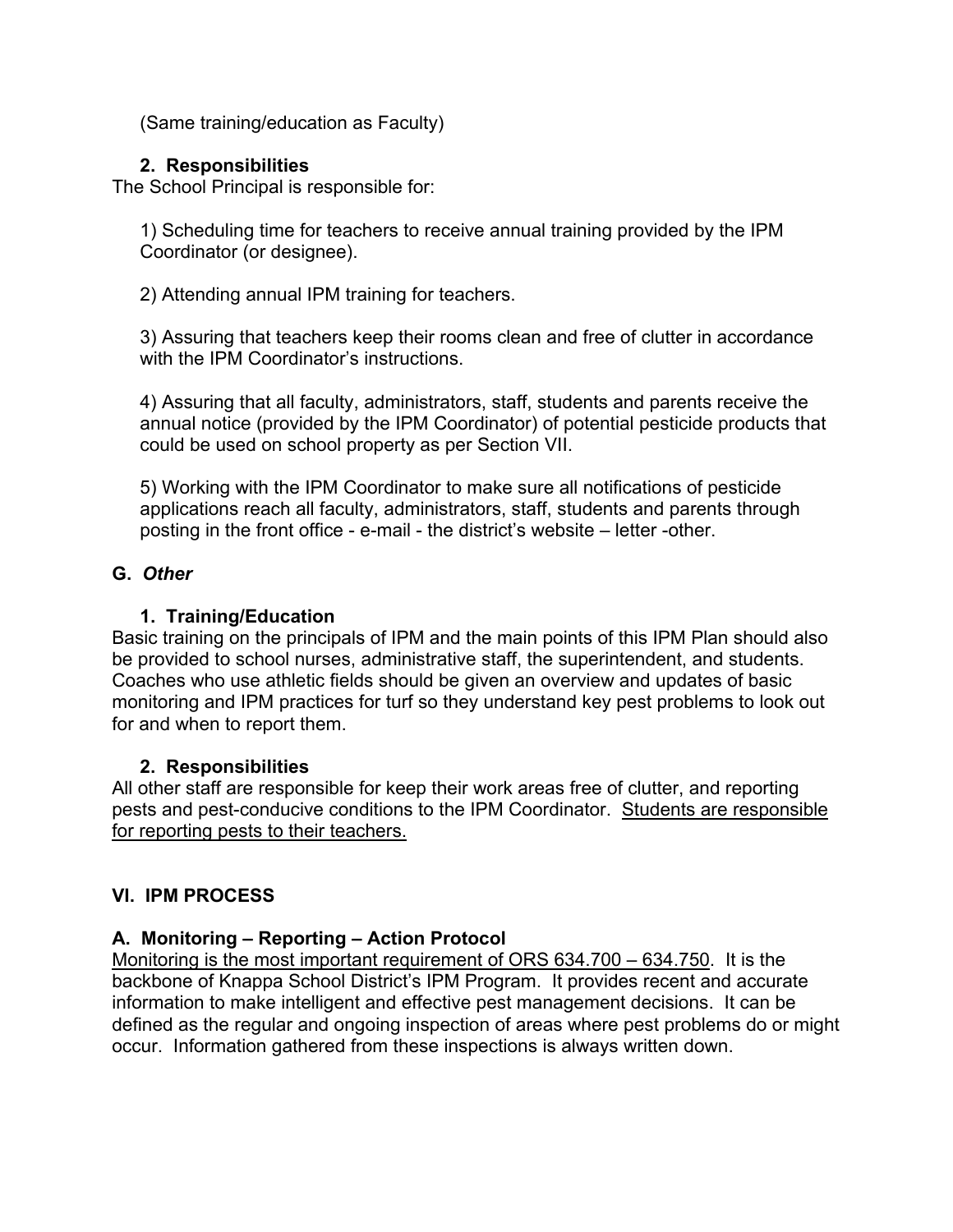As much as possible, monitoring should be incorporated into the daily activities of school staff. Staff training on monitoring should include what to look for and how to record and report the information.

# **1. Monitoring & Reporting – All Staff**

After a brief (15 – 20 minute) training by the IPM Coordinator (or designee) on pests and pest-conducive conditions, staff will be expected to report pests or pest-conducive conditions they observe during the normal course of their daily work. Reporting will be done verbally, by e-mail, using Pest Logs, by written letter to the IPM Coordinator.

#### **2. Monitoring & Reporting – Coordinator and Custodial/Maintenance Staff** During the normal course of their daily work, the IPM Coordinator and custodial/maintenance staff will monitor structures and building perimeters for:

- 1) Pest-conducive conditions inside and outside the building (structural deterioration, holes that allow pests to enter, conditions that provide pest harborage).
- 2) The level of sanitation inside and out (waste disposal procedures, level of cleanliness inside and out, conditions that supply food and water to pests)
- 3) The amount of pest damage and the number and location of pest signs (rodent droppings, termite shelter tubes, cockroaches caught in sticky traps, etc.)
- 4) Human behaviors that affect the pests (food preparation procedures, concessions procedures, classroom food, etc.)
- 5) Their own management activities (caulking/sealing, cleaning, setting out traps, treating pests, etc.) and their effects on the pest population.
- 6) Any pests or pest-conducive conditions will be reported to the IPM Coordinator either orally, or by e-mail, using Pest Logs, or written letter to the Coordinator.

# **3. Monitoring & Reporting – Grounds Staff**

During normal daily activities, grounds staff will monitor for invasive weeds, gophers, moles, yellow jackets, and other outdoor pests. These will be reported to the IPM Coordinator orally, or by e-mail, using Pest Logs, or written letter to the Coordinator.

# **4. Sticky monitoring traps for insects**

Sticky traps are neither a substitute for pesticides nor an alternative for reducing pest populations, but rather a diagnostic tool to aid in identifying a pest's presence, their reproductive stage, the likely direction pests are coming from, and the number of pests.

All staff will be made aware of the traps and their purpose so they don't disturb them.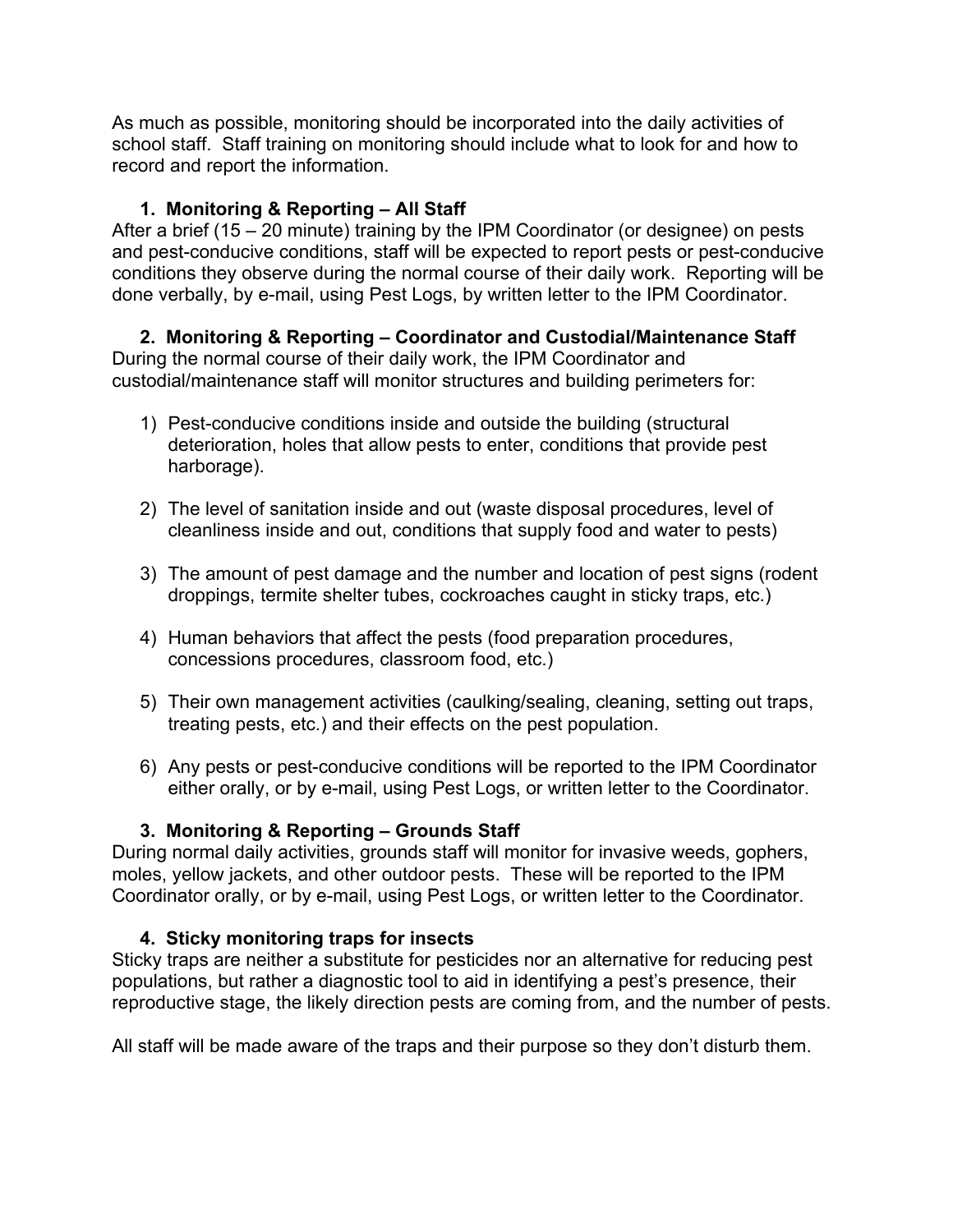The IPM Coordinator and/or Custodial/maintenance staff (after proper training by Coordinator) will be responsible for setting them out and checking them once per month, and replacing them once every four months.

Sticky monitoring traps will be placed in the kitchen and any other "pest-vulnerable areas" the Coordinator deems necessary.

Kitchen sticky insect traps will be checked monthly (primarily for drain flies, ants, and cockroaches).

# **5. Monitoring for Mice**

In addition to monitoring for signs of mice (droppings, gnawing, hair, etc.), snap traps will be placed in the kitchen (and any other area the IPM Coordinator deems necessary), and checked monthly by the Coordinator (see appendix 1h for more information on monitoring for mice).

#### **6. Reporting (pests, signs of pests, and conducive conditions)**

When staff observe pests or pest-conducive conditions they should tell, e-mail, jot down on Pest Logs, call the IPM Coordinator.

# **7. Reporting "Pests of Concern"**

"A pest of concern" is a pest determined to be a public health risk or a significant nuisance pest. These include cockroaches (disease vectors, asthma triggers), mice & rats (disease vectors, asthma triggers), yellow jackets (sting can cause anaphylactic shock), cornered nutria, raccoons, cats, dogs, opossums, skunks (they can bite), and bed bugs (significant nuisance pest).

When pests of concern (or their droppings, nests, etc.) are observed, staff should contact the IPM Plan Coordinator immediately.

#### **8. Action!**

#### a) Structural

Any items (such as sealing up holes) that custodial/maintenance staff observe that they can resolve should be taken care of and reported to IPM Coordinator. The Coordinator will keep records of these actions.

If the actions needed are not something that can be accomplished alone with minimal time, the Coordinator will meet with them to develop a plan of action with a proposed deadline for completion based on the severity of the risk or nuisance.

The Coordinator will inform the superintendent of actions being taken/work performed, and monitor the completion of all work. The Coordinator will keep records of actions taken/work performed.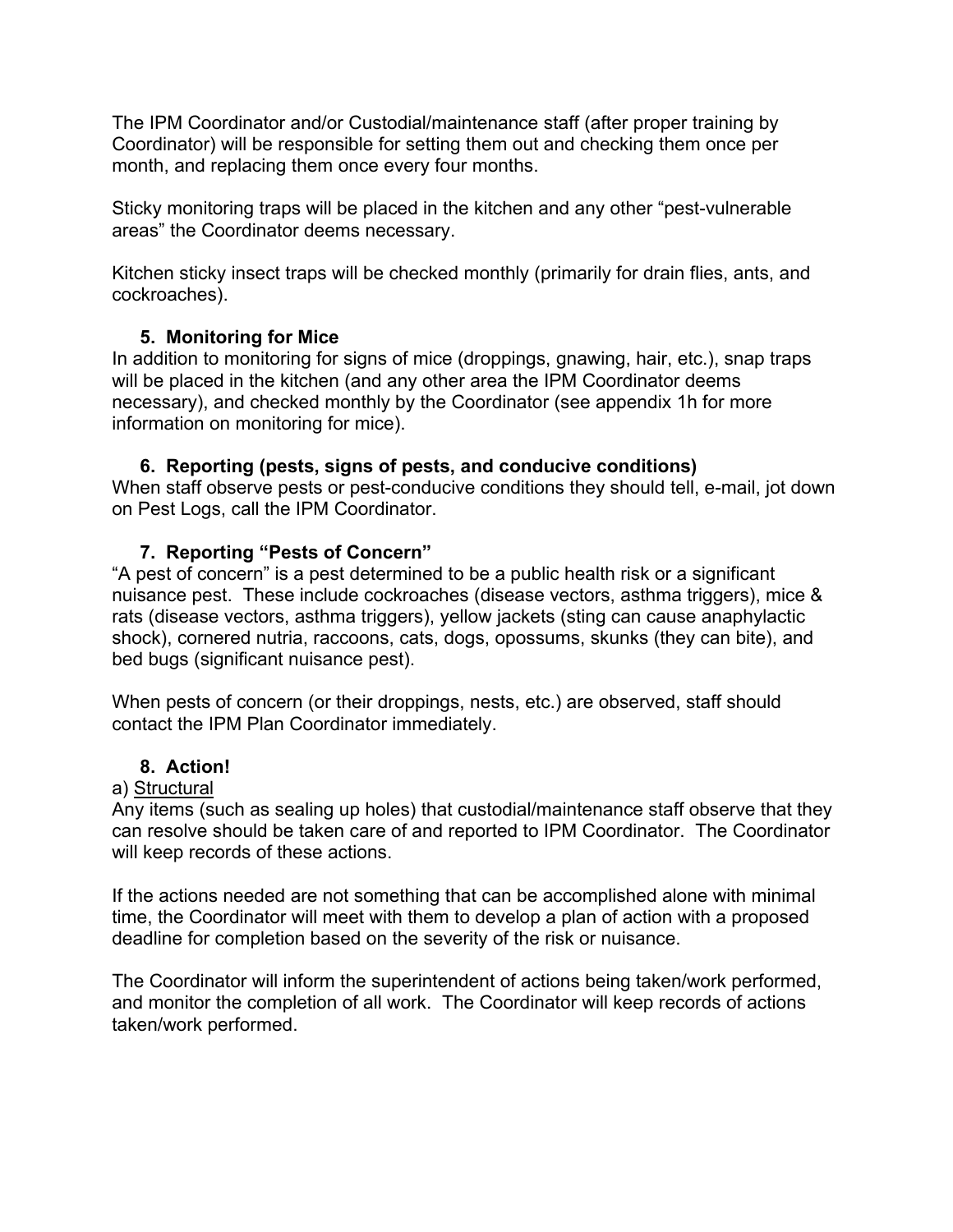#### b) Grounds

When pests on grounds reach a threshold established by the IPM Coordinator, action will be taken as per the matrices in Appendix 1-f. The Grounds Crew or Coordinator will keep records of actions.

#### **9. Acceptable Thresholds**

A threshold is the number of pests that can be tolerated before taking action. The acceptable threshold for cockroaches, mice, rats, raccoons, cats, dogs, opossums, skunks, and nutria is 0.

Acceptable thresholds for other pests will be determined by the IPM Coordinator and the superintendent.

#### **B. Inspections**

The IPM Plan Coordinator will conduct an annual inspection using the annual IPM inspection form (Appendix 2). During the inspection he or she will also inspect or review:

1) Human behaviors that affect the pests (working conditions that encourage or support pests, food preparation procedures that provide food for pests, etc.)

2) Management activities (caulking/sealing, cleaning, setting out traps, treating pests, etc.) and their effects on the pest population.

# **C. Pest Emergencies (see also Section VII. B. below)**

IMPORTANT: If a pest emergency is declared, the area must be evacuated and cordoned off before taking any other steps. When the IPM Plan Coordinator, after consultation with school faculty and administration, determines that the presence of a pest or pests immediately threatens the health or safety of students, staff, faculty members or members of the public using the campus, or the structural integrity of campus facilities, he or she may declare a pest emergency. Examples include (but are not limited to) yellow jackets swarming in areas frequented by children, a nutria in an area frequented by children, a half a dozen mice or rats running through occupied areas of a school building. The Coordinator will keep records of actions taken.

# **D. Annual IPM Report (completed by IPM Plan Coordinator)**

In January of each year, the IPM Plan Coordinator will provide the Deputy Clerk an annual IPM report. The report will include a summary of data gathered from Pest Logs, or e-mails, or Coordinator notes. See Appendix 9 for a template for the annual IPM report.

Prevention and management steps taken that proved to be ineffective and led to the decision to make a pesticide application will be copied and pasted or incorporated into the annual report of pesticide applications (see section VII. D)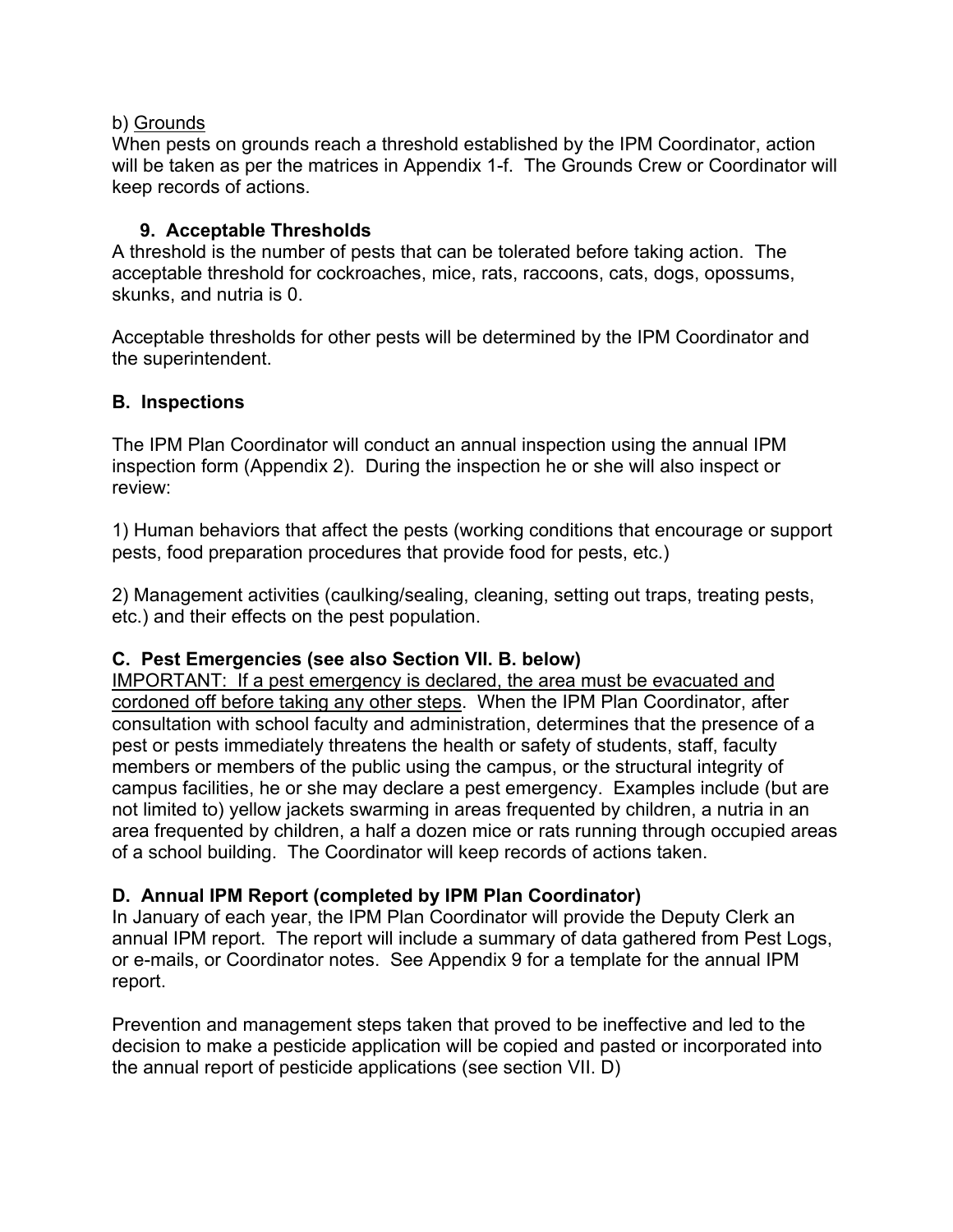# **VII. PESTICIDE APPLICATIONS: REQUIRED NOTIFICATION, POSTING, RECORD KEEPING, AND REPORTING**

Any pesticide application (this includes weed control products, ant baits, and all professional and over-the-counter products) on school property must be made by a licensed commercial or public pesticide applicator. At the beginning of each school year, all faculty, administrators, staff, adult students and parents will be given a list of potential pesticide products that could be used in the event that other pest management measures are ineffective. They will also be informed of the procedures for notification and posting of individual applications, including those for pest emergencies. This information will be provided to all the above via the School District Website and/or notification through the District newsletter.

# **A. Notification and Posting for Non-emergencies**

When prevention or management of pests through other measures proves to be ineffective, the use of a low-risk pesticide is permissible. *Documentation of these measures is a pre-requisite to the approval of any application of a low-risk pesticide. This documentation will remain on file with the IPM Plan Coordinator.*

Non-emergency pesticide applications may occur in or around a school at, during, before, after XXXX time while school is in session, unless the IPM Plan Coordinator authorizes an exception. If the labeling of a pesticide product specifies a reentry time, a pesticide may not be applied to an area of campus where the school expects students to be present before expiration of that reentry time. If the labeling does not specify a reentry time, a pesticide may not be applied to an area of a campus where the school expects students to be present before expiration of a reentry time that the IPM Plan Coordinator determines to be appropriate based on the times at which students would normally be expected to be in the area, area ventilation and whether the area will be cleaned before students are present.

The IPM Plan Coordinator (or a designee of the Coordinator) will give written notice of a proposed pesticide application (via the method most likely to reach the intended recipients) at least 24 hours before the application occurs.

The notice must identify the name, trademark or type of pesticide product, the EPA registration number of the product, the expected area of the application, the expected date of application and the reason for the application.

The IPM Plan Coordinator (or a designee of the Coordinator) shall place warning signs around pesticide application areas beginning no later than 24 hours before the application occurs and ending no earlier than 72 hours after the application occurs.

A warning sign must bear the words "Warning: pesticide-treated area", and give the expected or actual date and time for the application, the expected or actual reentry time, and provide the telephone number of a contact person (the person who is to make the application and/or the IPM Plan Coordinator).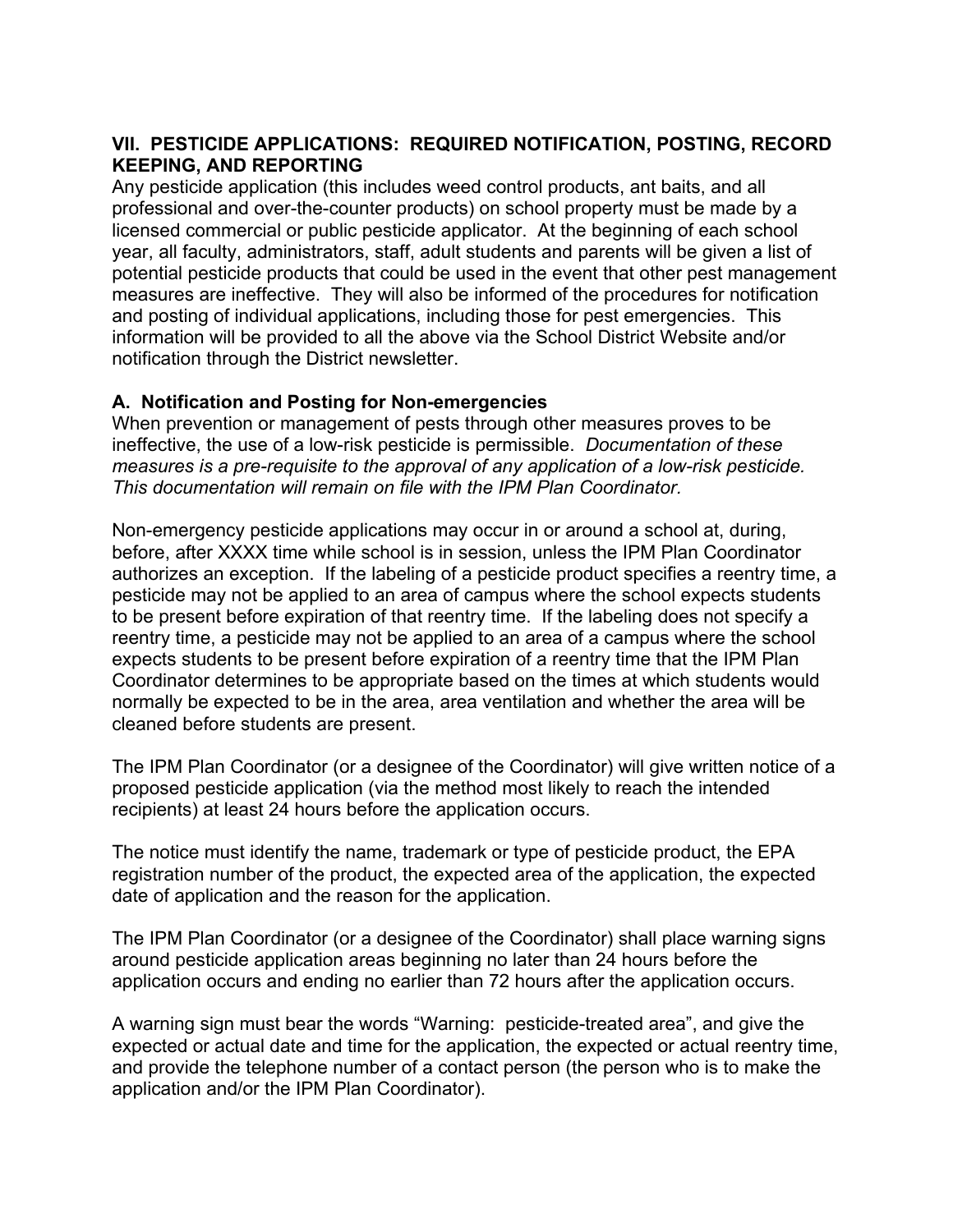# **B. Notification and Posting for Emergencies**

Important Notes:

- 1) *The IPM Plan Coordinator may not declare the existence of a pest emergency until after consultation with school faculty and administration.*
- 2) *If a pesticide is applied at a campus due to a pest emergency, the Coordinator shall review the IPM plan to determine whether modification of the plan might prevent future pest emergencies, and provide a written report of such to the Superintendent and/or Deputy Clerk.*
- 3) *The Superintendent or Deputy Clerk shall review and take formal action on any recommendations in the report.*

The declaration of the existence of a pest emergency is the only time a non low-impact pesticide may be applied.

#### If a pest emergency is declared, the area must be evacuated and cordoned off before taking any other steps.

If a pest emergency makes it impracticable to give a pesticide application notice no later than 24 hours before the pesticide application occurs, the IPM Plan Coordinator shall send the notice no later than 24 hours after the application occurs.

The Coordinator or designee shall place notification signs around the area as soon as practicable but no later than at the time the application occurs.

Note: ORS 634.700 also allows the application of a non-low-impact pesticide "by, or at the direction or order of, a public health official". If this occurs, every effort must be made to comply with notification and posting requirements above.

# **C. Record Keeping of Pesticide Applications**

The IPM Plan Coordinator or designee shall keep a copy of the following pesticide product information on file at the office of the IPM Plan Coordinator:

- A copy of the label
- A copy of the MSDS
- The brand name and USEPA registration number of the product
- The approximate amount and concentration of product applied
- The location of the application
- The pest condition that prompted the application
- The type of application and whether the application proved effective
- The pesticide applicator's license numbers and pesticide trainee or certificate numbers of the person applying the pesticide
- The name(s) of the person(s) applying the pesticide
- The dates on which notices of the application were given
- The dates and times for the placement and removal of warning signs
- Copies of all required notices given, including the dates the IPM Plan Coordinator gave the notices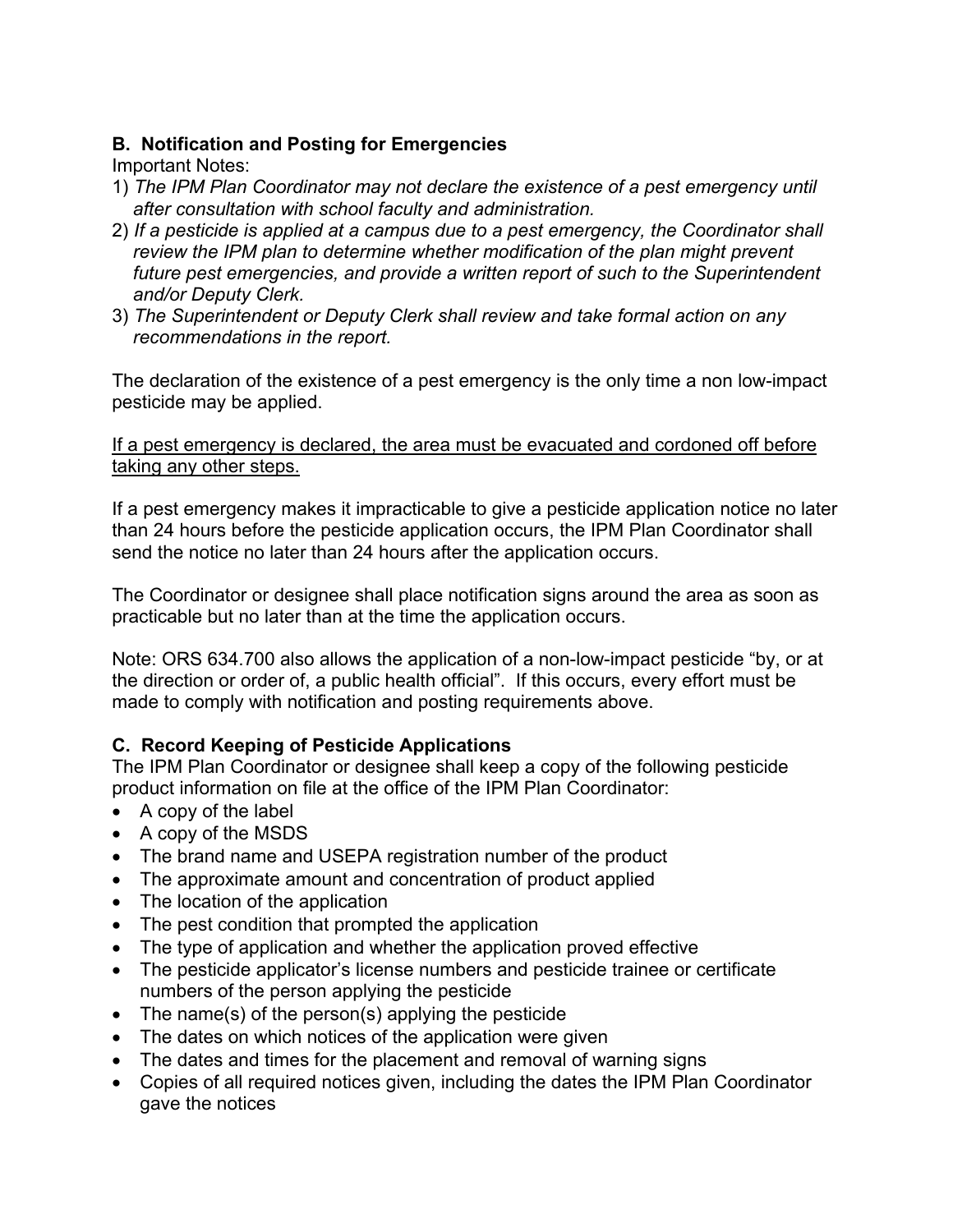The above records must be kept on at the office of the IPM Plan Coordinator, for at least four years following the application date.

# **D. Annual Report of Pesticide Applications**

In January of each year, the IPM Plan Coordinator will provide Superintendent and/or Deputy Clerk an annual report of all pesticide applications made the previous year. The report will contain the following for each application:

- The brand name and USEPA registration number of the product applied
- The approximate amount and concentration of product applied
- The location of the application
- The prevention or management steps taken that proved to be ineffective and led to the decision to make a pesticide application
- The type of application and whether the application proved effective

# **VIII. APPROVED LIST OF LOW-IMPACT PESTICIDES**

Note: All pesticides used must be used in strict accordance with label instructions.

According to ORS 634.705 (5), the governing body of a school district shall adopt a list of low-impact pesticides for use with their integrated pest management plan. The governing body may include any product on the list except products that:

(a) Contain a pesticide product or active ingredient that has the signal words "warning" or "danger" on the label;

(b) Contain a pesticide product classified as a human carcinogen or probable human carcinogen under the United States Environmental Protection Agency 1986 Guidelines for Carcinogen Risk Assessment; or

(c) Contain a pesticide product classified as carcinogenic to humans or likely to be carcinogenic to humans under the United States Environmental Protection Agency 2003 Draft Final Guidelines for Carcinogen Risk Assessment.

As a part of pesticide registration under the Federal Insecticide Fungicide and Rodenticide Act (FIFRA) and re-registration required by the Food Quality Protection Act (FQPA), EPA Office of Pesticide Programs (OPP) classifies pesticide active ingredients (a.i.) with regards to their potential to cause cancer in humans. Depending on when a pesticide active ingredient was last evaluated the classification system used may differ as described above.

The National Pesticide Information Center [\(http://npic.orst.edu/\)](http://npic.orst.edu/) can be contacted at 1.800.858.7378 or [npic@ace.orst.edu](mailto:npic@ace.orst.edu) for assistance in determining a pesticide a.i. cancer classification.

The most current list of approved low-impact pesticides is available upon request form our Plan Coordinator or included as appendix 13 to this IPM plan.